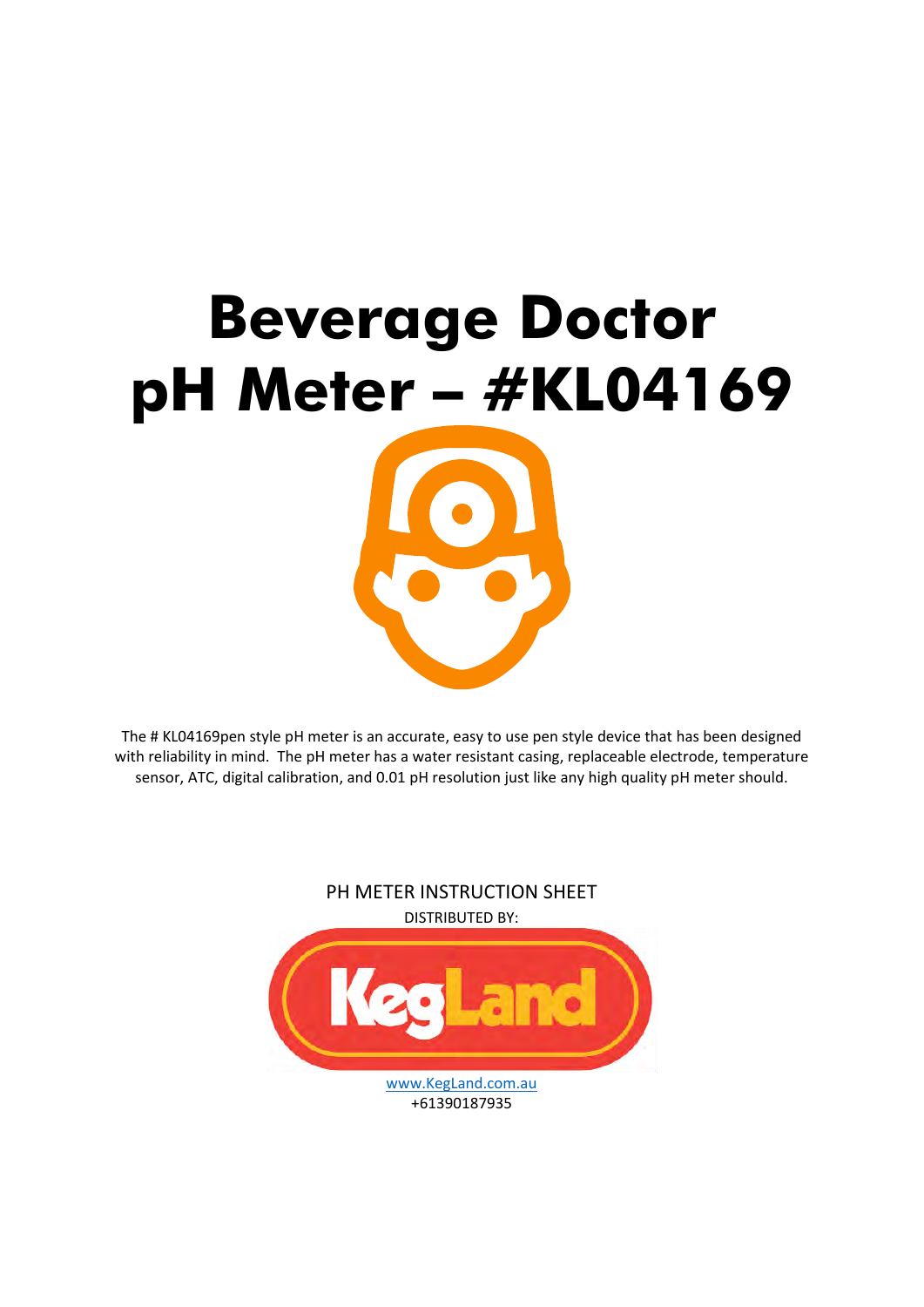# **BEVERAGE DOCTOR - pH Meter Instructions - # KL04169**

## **Technical Data/Specifications**

| pH Test Range              | pH 0.01-14.00                          |  |
|----------------------------|----------------------------------------|--|
| <b>Temp Test Range</b>     | $0-50^{\circ}$ C (32-122 $^{\circ}$ F) |  |
| pH Resolution              | $0.01$ pH                              |  |
| pH Accuracy                | $0.05$ pH                              |  |
| <b>Temp Resolution</b>     | $1^{\circ}$ C $(2^{\circ}F)$           |  |
| Calibration                | pH @ 25 °C 3 Point 4.00/6.86/9.18      |  |
| <b>Working Temperature</b> | $0-50^{\circ}$ C (32-122 $^{\circ}$ F) |  |
| Power                      | $1.5v$ (LR44) x 4 pcs                  |  |
| Dimension                  | 40mm Diameter x 185mm High             |  |
| Weight                     | 88grams                                |  |

## **Operation**

1. Remove the protective cap.

2. Clean the electrode with distilled water, and dab up the excess water on the electrode with filter paper.

3. Press the "ON/OFF" key to turn on the power.

4. Immerse the electrode into the test solution. Stir gently, then, wait until a stable numerical result is displayed on the screen. The upper number is the pH value and the lower number is the temperature of solution.

5. Press the "Hold" key to keep the current value, press the "Hold" key again to release it for re-measurement.

6. Press "ON/OFF" key to turn off the power after use, then clean the electrode and close the cap. This instrument will automatically shutdown if it is not used for 5 mins.

7. To convert the unit between "℃" or "℉", while powered off, press "CAL" key first without release, then press "ON/OFF" key and hold on, release both keys when the right side of screen shows "℃" or "℉", then, press the "CAL" key to choose the unit you prefer, after that press the "HOLD" key to save the unit, the screen will show "SA" then "END" which means the unit you've chosen is saved. The meter will be in measurement mode automatically after 1 second.

8. If the pH value of test solution is lower than "0" or higher than "14", the meter will show "L---" or "H---". If the temperature is too low or too high, the temperature zone on screen will show "L" or "H".

# **Calibration**

Prepare 4.00, 6.86 or 9.18 pH standard buffer solution, press the "ON/OFF" to turn on the instrument, immerse the electrode into buffer solution, stir gently for a moment, then hold still to get a stable pH value shown on screen. Press the "CAL" key for 3seconds and release when the screen shows "CAL". (The meter will identify the corresponding standard pH value for buffer solution with automatic temperature compensation.) First, the screen will show the current reading value for 1 second, then, it will show the pH value of buffer solution with automatic temperature compensation for 2 seconds, after that, the screen will show "SA" and "END" in sequence which means the calibration is finished. After 1 second, the pH meter will be in measurement mode.

**Note**:

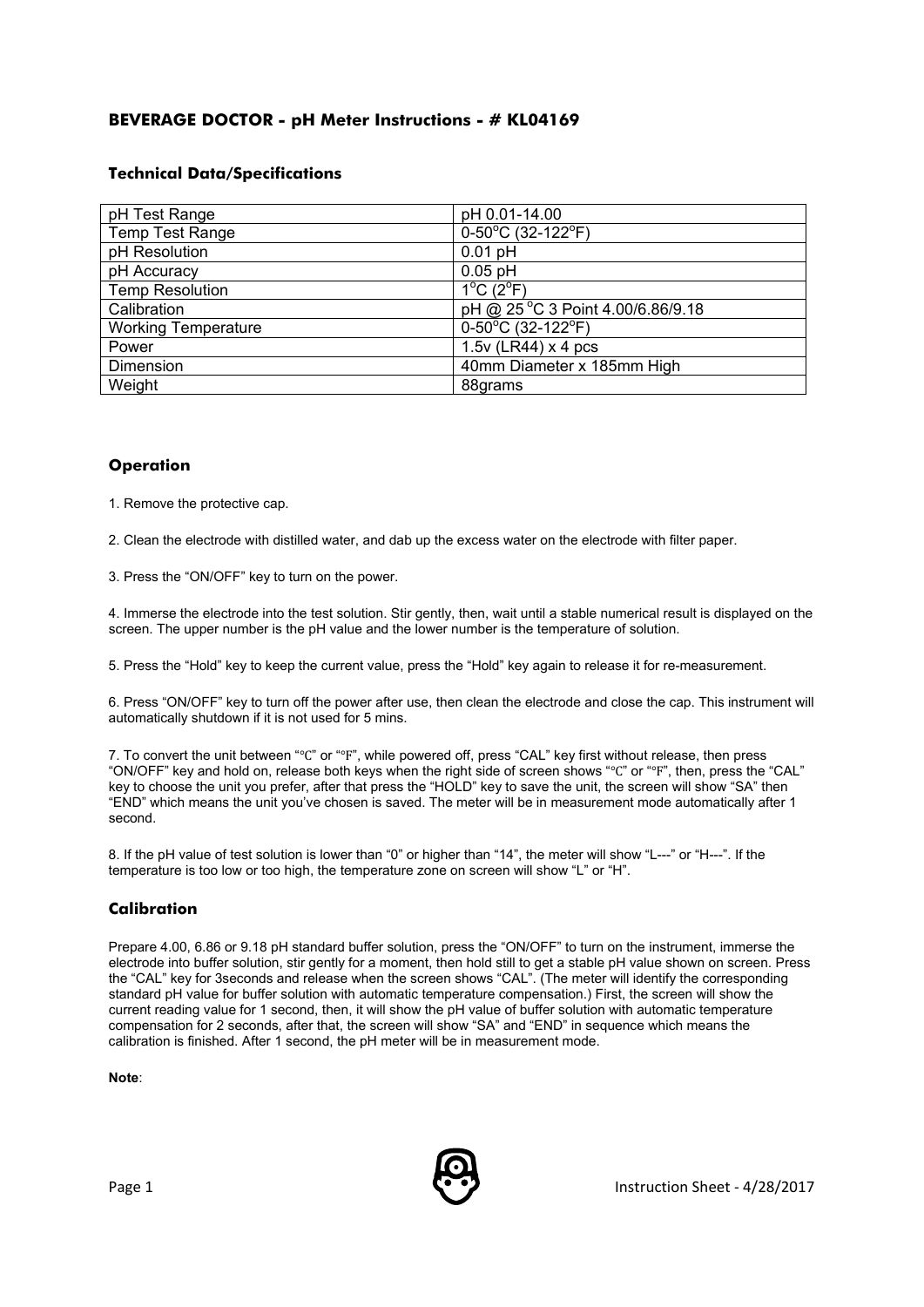## **BEVERAGE DOCTOR - pH Meter Instructions - # KL04169**

1. If the screen shows "END" after press "CAL" key for 1second, it means the buffer solution is invalid or electrode is in bad condition. Press any key to switch back to measurement mode. In this case, please check the buffer solution and electrode to solve the problem.

2. Never take out the electrode from the buffer solution before the screen shows "END", otherwise, it may cause inaccurate readings.

3. The calibration should be performed before first use, after replacing the probe or batteries or if you suspect the reading is no longer accurate. Typically for brewing this would be done once a month but can be done more or less often depending on frequency of use and accuracy required.

### **Battery Installation**

If the screen shows battery symbol, it means batteries should be replaced. Just unscrew the battery case and replace it. Pay attention to the directions.

### **Maintenance**

1. The preparation of the calibration buffer solution must use twice distilled water or Non-Ion water, the conductivity should be less than 2μ s/cm.

2. The calibration buffer solution should be stored in the refrigerator (low temperature around 5-10℃), can be used for 2-3 months. If there is discoloration, mildew or sediment in the solution, do not use and discard.

3. Don't use the calibration buffer solution older than 2-3 months. Don't pour the used calibration buffer solution into the unused calibration solution bottle.

4. Use the calibration buffer solution which is closest to the pH value of the sample you're testing and the calibration solution temperature as close to the sample temperature as possible.

5. The electrode should not be immersed in distilled water for a long period.

6. In the protective cap there is a sponge absorbed with electrolyte solution which is used to keep electrode hydrated. Replenish this solution to prevent the probe from drying out while in storage using KegLand Electrolyte Solution (part # KL04183).

7. Avoid physical damage to the fragile pH electrode and temperature probe. Always store in the protective cap when not in use.

8. When changing from one solution to another solution, the electrode should be cleaned with distilled water and excess water dabbed with filter paper. Do not wipe the glass ball to avoid sluggish response. It is best to take two samples of the test solution and rinse the probe in one before taking the reading from the second.

9. Restrict the time the electrode is immersed in strong acid and alkali solutions, after testing rinse well.

10. The slope and response time of electrode will decrease a little after long time using, please immerse the electrode ball for 24hours into 0.1 mol/L HCL solution (preparation: 9ml HCL diluted to 100ml by Non-Ion water).